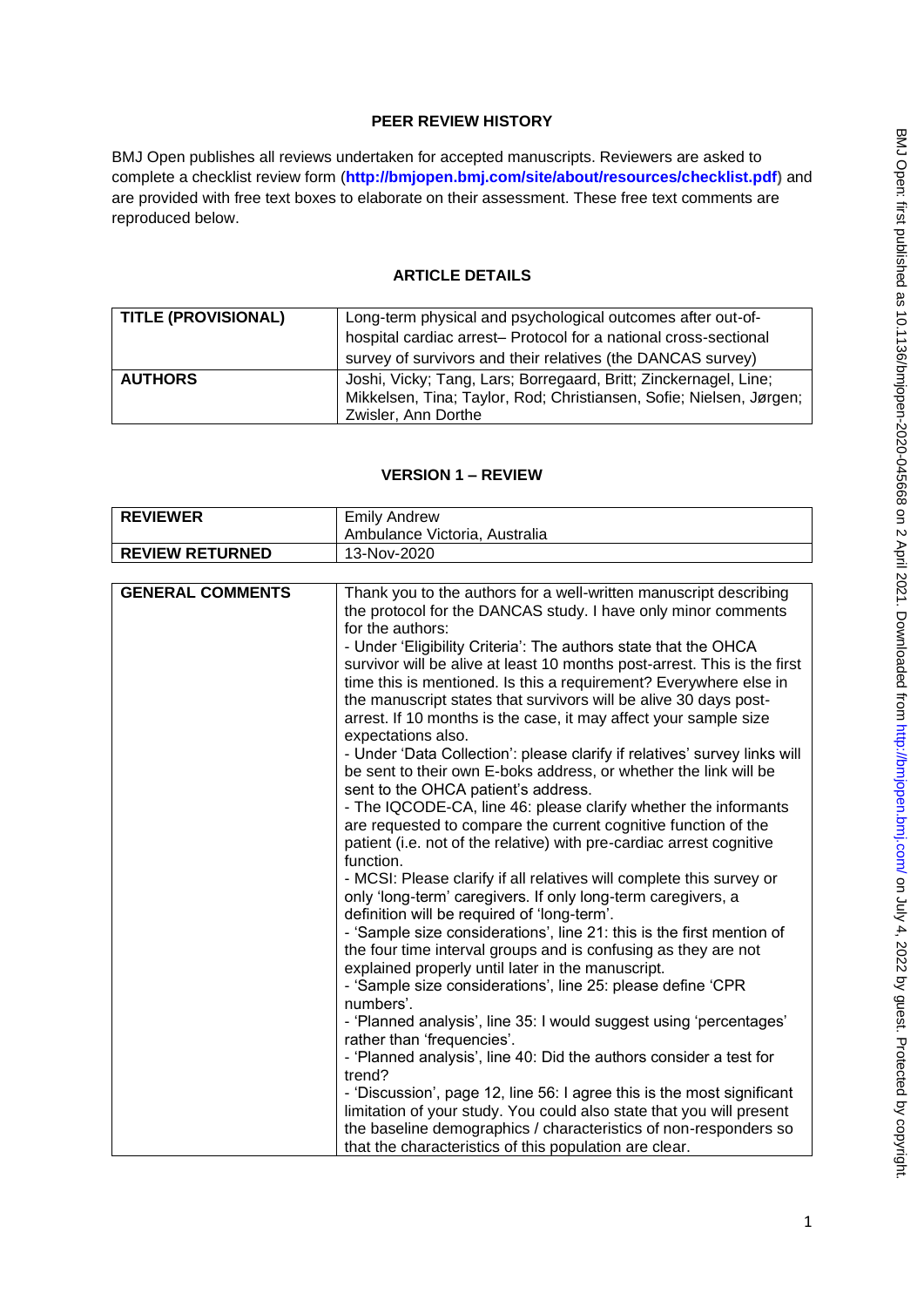| <b>REVIEWER</b>         | <b>Thomas Lindner</b>                                                                                                                                                                                                                                                                                                                                                                                                                                                                                                                                                                                                                                                                                                                                                                                                                                        |
|-------------------------|--------------------------------------------------------------------------------------------------------------------------------------------------------------------------------------------------------------------------------------------------------------------------------------------------------------------------------------------------------------------------------------------------------------------------------------------------------------------------------------------------------------------------------------------------------------------------------------------------------------------------------------------------------------------------------------------------------------------------------------------------------------------------------------------------------------------------------------------------------------|
|                         | <b>Stavanger University Hospital</b>                                                                                                                                                                                                                                                                                                                                                                                                                                                                                                                                                                                                                                                                                                                                                                                                                         |
|                         | Norway                                                                                                                                                                                                                                                                                                                                                                                                                                                                                                                                                                                                                                                                                                                                                                                                                                                       |
| <b>REVIEW RETURNED</b>  | 19-Nov-2020                                                                                                                                                                                                                                                                                                                                                                                                                                                                                                                                                                                                                                                                                                                                                                                                                                                  |
|                         |                                                                                                                                                                                                                                                                                                                                                                                                                                                                                                                                                                                                                                                                                                                                                                                                                                                              |
| <b>GENERAL COMMENTS</b> | Thank you for the possibility to review your protocol<br>Long-term physical and mental outcomes after out-of-hospital<br>cardiac arrest- Protocol for a national cross-sectional survey of<br>survivors and their relatives (the DANCAS survey)<br>I have a few questions and remarks<br>1 The access to the DHRCA database. Which approval is<br>necessary for that? Is that a mandatory database for all Danish<br>citizens? Have every OHCA registered approved the data access?<br>Which intuitions ore persons are eligible for the access to DHRCA<br>2 Should you not limited the population to patients with "witnessed<br>OHCA" (in addition to your stated criteria)? Thinking that the<br>emotional reaction from relatives may be quiet different in the<br>relative for "witnessed OHCA" compared to be relative to an "not<br>witnessed OHCA"? |
|                         |                                                                                                                                                                                                                                                                                                                                                                                                                                                                                                                                                                                                                                                                                                                                                                                                                                                              |
| <b>REVIEWER</b>         | Sarah Voss<br>University of the West of England, UK                                                                                                                                                                                                                                                                                                                                                                                                                                                                                                                                                                                                                                                                                                                                                                                                          |
| <b>REVIEW RETURNED</b>  | 23-Nov-2020                                                                                                                                                                                                                                                                                                                                                                                                                                                                                                                                                                                                                                                                                                                                                                                                                                                  |
|                         |                                                                                                                                                                                                                                                                                                                                                                                                                                                                                                                                                                                                                                                                                                                                                                                                                                                              |
| <b>GENERAL COMMENTS</b> | This protocol paper describes a cross-sectional survey of cardiac<br>arrest survivors and their close relatives. The study is important as<br>there is very limited published evidence on longer term physical<br>and psychological outcomes for OHCA patients. The protocol is<br>clear and very well written and describes a well-planned study. I<br>have only a few minor comments for the authors' consideration.<br>Consider revising term 'mental outcomes' to 'psychological<br>outcomes'<br>Page 5 of 28; line 24: improved from 4% to 16%<br>Page 12 of 28: In sample size considerations:                                                                                                                                                                                                                                                         |

| outcomes'                                                         |
|-------------------------------------------------------------------|
| Page 5 of 28; line 24: improved from 4% to 16%                    |
| Page 12 of 28: In sample size considerations:                     |
| The four time interval groups are referred to but are not defined |
| until the next paragraph – could these be defined earlier in the  |
| manuscript?                                                       |
| What are CPR numbers?                                             |

# **VERSION 1 – AUTHOR RESPONSE**

**REVIEWER** Thomas Lindner

Response to reviewers Reviewer: 1 Dr. Emily Andrew, Ambulance Victoria, Victoria, Australia Comments to the Author: Thank you to the authors for a well-written manuscript describing the protocol for the DANCAS study. I have only minor comments for the authors:

- Under 'Eligibility Criteria': The authors state that the OHCA survivor will be alive at least 10 months post-arrest. This is the first time this is mentioned. Is this a requirement? Everywhere else in the manuscript states that survivors will be alive 30 days post-arrest. If 10 months is the case, it may affect your sample size expectations also.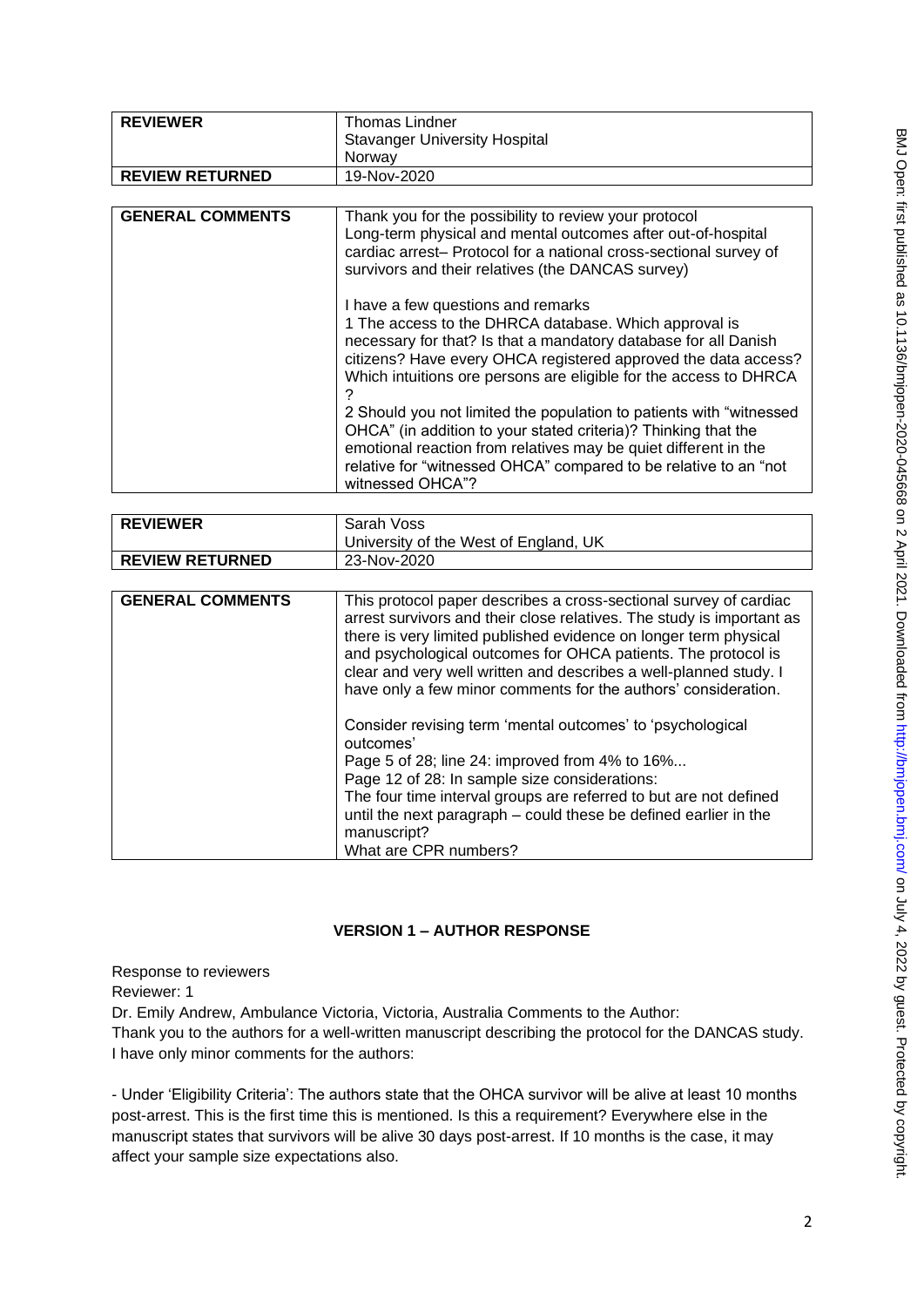Author response: Thank you for your comment. You are correct 'alive at least 30 days post-cardiac arrest' is the correct inclusion criteria, this has been corrected.

- Under 'Data Collection': please clarify if relatives' survey links will be sent to their own E-boks address, or whether the link will be sent to the OHCA patient's address.

Author response: The link for the relatives' survey will be included only in the invitation to participate sent to the OHCA survivors, either to the survivors' eBoks address or postal address. This has been clarified in the text.

- The IQCODE-CA, line 46: please clarify whether the informants are requested to compare the current cognitive function of the patient (i.e. not of the relative) with pre-cardiac arrest cognitive function.

Author response: The informants (relatives) are requested to compare the current cognitive function with pre-cardiac arrest cognitive function of the survivor; this has been clarified in the text.

- MCSI: Please clarify if all relatives will complete this survey or only 'long-term' caregivers. If only long-term caregivers, a definition will be required of 'long-term'.

Author response: All relatives will complete the MCSI survey, for clarity the term 'long-term' has been removed.

- 'Sample size considerations', line 21: this is the first mention of the four time interval groups and is confusing as they are not explained properly until later in the manuscript.

Author response: This phrase has been removed from the 'Sample size considerations' section and further explanation on the time interval groups has been added to the section 'Planned analysis': 'To investigate changes in physical and psychological outcomes over time, participants will be stratified into four groups…'

- 'Sample size considerations', line 25: please define 'CPR numbers'. Author response: This has been corrected to 'Danish personal identification number'.

- 'Planned analysis', line 35: I would suggest using 'percentages' rather than 'frequencies'. Author response: This has been corrected in the text.

- 'Planned analysis', line 40: Did the authors consider a test for trend?

Author response: Thank you for this very useful comment. We did not consider this, but agree that this could be useful. We have added a comment about that in the first paragraph of the 'Planned analysis' section: '… time-trend analyses will be performed.'

- 'Discussion', page 12, line 56: I agree this is the most significant limitation of your study. You could also state that you will present the baseline demographics / characteristics of non-responders so that the characteristics of this population are clear.

Author response: Thank you very much for this suggestion, we agree and have added the following text to the end of the fourth paragraph of the Discussion: 'To ensure the characteristics of the total survey population are clear, baseline characteristics of non-responders will also be presented.'

Reviewer: 2

Dr. T. Lindner, Stavanger Univ Hosp

Comments to the Author:

Thank you for the possibility to review your protocol Long-term physical and mental outcomes after out-of-hospital cardiac arrest– Protocol for a national cross-sectional survey of survivors and their relatives (the DANCAS survey)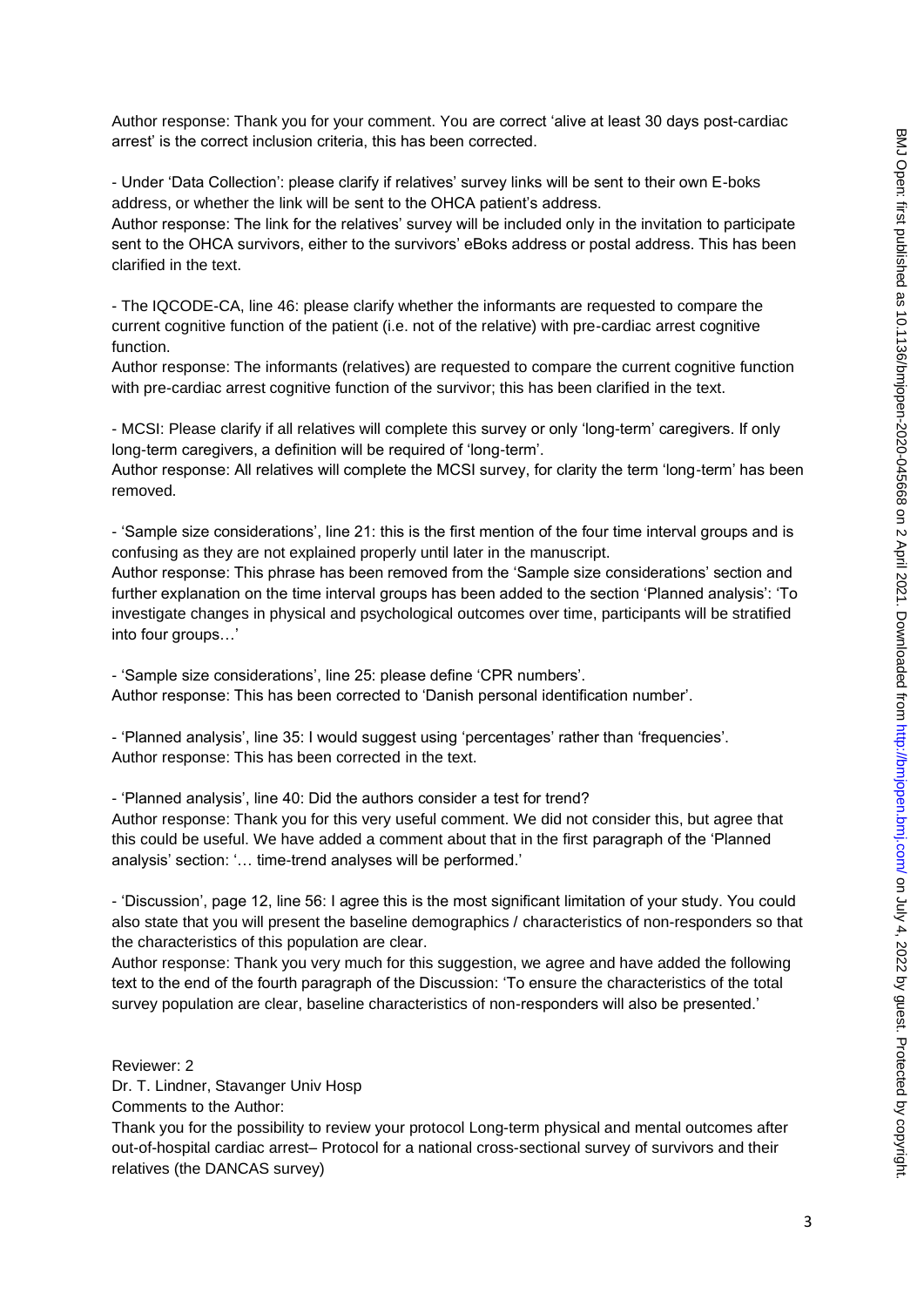## I have a few questions and remarks

1. The access to the DHRCA database. Which approval is necessary for that? Is that a mandatory database for all Danish citizens? Have every OHCA registered approved the data access? Which intuitions ore persons are eligible for the access to DHRCA ?

Author response: Thank you for your questions. The Danish Cardiac Arrest Registry is a register that collects data on cardiac arrest outside hospitals in Denmark for the purposes of quality improvement. The pre-hospital managers of the five Danish regions are responsible for collecting the data, have ownership of their own data, and give approval for data access on behalf of OHCA survivors. Any institution or person who wishes access to data from the DHRCA must have a research protocol approved by the DHRCA steering group.

No corrections have been made to the manuscript in connection to these queries.

2. Should you not limited the population to patients with "witnessed OHCA" (in addition to your stated criteria)? Thinking that the emotional reaction from relatives may be quiet different in the relative for "witnessed OHCA" compared to be relative to an "not witnessed OHCA"?

Author response: Thank you for this raising this point. We agree that the emotional reaction from relatives may be quiet different dependent on whether they witnessed/did not witness the OHCA, hence, we will include all relatives in the survey (regardless of whether they witnessed the OHCA or not) to investigate this point further. In addition, the witness/not witness status will be determined via self-report from the relatives themselves; therefore, we would not be able to include/exclude relatives on this basis until after the survey responses have been received.

No corrections have been made to the manuscript in connection to this question.

#### Reviewer: 3

Dr. Sarah Voss, University of the West of England Comments to the Author:

This protocol paper describes a cross-sectional survey of cardiac arrest survivors and their close relatives. The study is important as there is very limited published evidence on longer term physical and psychological outcomes for OHCA patients. The protocol is clear and very well written and describes a well-planned study. I have only a few minor comments for the authors' consideration.

-Consider revising term 'mental outcomes' to 'psychological outcomes' Author response: Thank you for your suggestion, the term 'mental' has been replaced with 'psychological' throughout the manuscript.

-Page 5 of 28; line 24: improved from 4% to 16%... Author response: Thank you. This error has been corrected.

#### -Page 12 of 28: In sample size considerations:

The four time interval groups are referred to but are not defined until the next paragraph – could these be defined earlier in the manuscript?

Author response: Thank you for this comment. We agree the mention of the four time interval groups in the sample size considerations is confusing and this line has been removed. The four time interval groups refer to data analysis methods and does not have a bearing on data collection, therefore we have chosen not to discuss the time interval groups earlier in the methods section to avoid confusion with data collection. However, we have added text to the first objective of the study to indicate earlier in the manuscript that we intend to look at change in outcomes over time. Text has been added to objective 1 at the end of the introduction section: 'and how these change over time'. In addition, further explanation of the time interval groups has been added to the section 'Planned analysis': 'To investigate changes in physical and psychological outcomes over time, participants will be stratified into four groups…'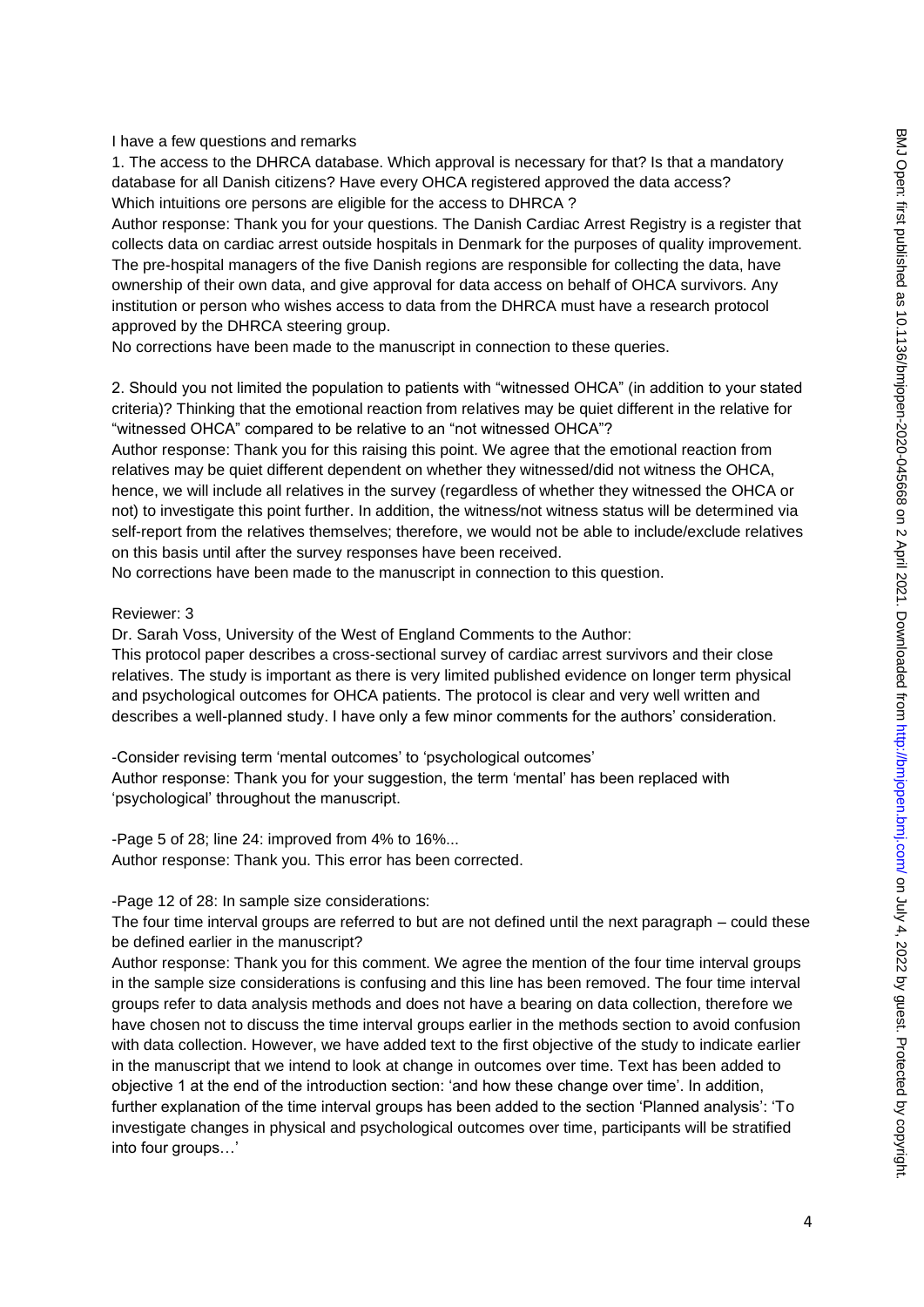## -What are CPR numbers?

Author response: Thank you for this comment, CPR numbers are the Danish terminology for Danish personal identification numbers. 'CPR number' was written in error and has been corrected in the text to 'Danish personal identification number'.

| <b>REVIEWER</b>         | Andrew, Emily                                                                                     |
|-------------------------|---------------------------------------------------------------------------------------------------|
|                         | Ambulance Victoria, Victoria, Australia                                                           |
| <b>REVIEW RETURNED</b>  | 08-Feb-2021                                                                                       |
|                         |                                                                                                   |
| <b>GENERAL COMMENTS</b> | Thank you to the authors for their corrections. I have no other<br>concerns with this manuscript. |

## **VERSION 2 – REVIEW**

### **VERSION 2 – AUTHOR RESPONSE**

Reviewer: 2

Dr. T. Lindner, Stavanger Univ Hosp

I have a few questions and remarks

1. The access to the DHRCA database. Which approval is necessary for that? Is that a mandatory database for all Danish citizens? Have every OHCA registered approved the data access?

Which intuitions ore persons are eligible for the access to DHRCA ?

Author response: Thank you for your questions. The Danish Cardiac Arrest Registry is a register that collects data on cardiac arrest outside hospitals in Denmark for the purposes of quality improvement. The pre-hospital managers of the five Danish regions are responsible for collecting the data, have ownership of their own data, and give approval for data access on behalf of OHCA survivors. Any institution or person who wishes access to data from the DHRCA must have a research protocol approved by the DHRCA steering group.

Author response 2: Additional text has been added to the manuscript under 'Setting and participants':

'The DHRCA collects data on OHCA in Denmark for the purposes of quality improvement. The prehospital managers of the five Danish regions are responsible for collecting the data, have ownership of their own data, and give approval for data access on behalf of OHCA survivors. Access to DHRCA data is granted via approval of a research protocol by the DHRCA steering group.'

2. Should you not limited the population to patients with "witnessed OHCA" (in addition to your stated criteria)? Thinking that the emotional reaction from relatives may be quiet different in the relative for "witnessed OHCA" compared to be relative to an "not witnessed OHCA"?

Author response: Thank you for this raising this point. We agree that the emotional reaction from relatives may be quiet different dependent on whether they witnessed/did not witness the OHCA, hence, we will include all relatives in the survey (regardless of whether they witnessed the OHCA or not) to investigate this point further. In addition, the witness/not witness status will be determined via